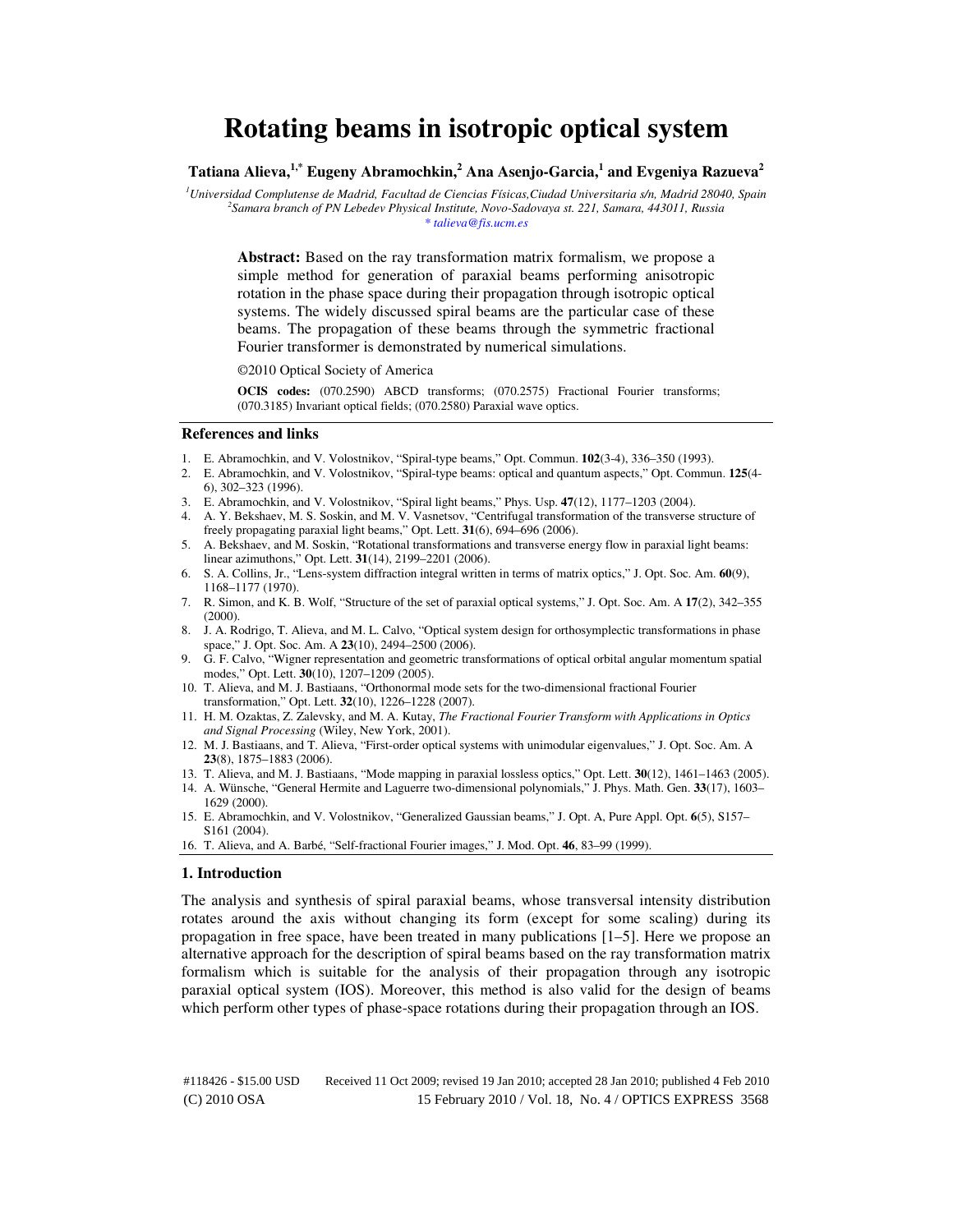Beam propagation through a lossless paraxial optical system is described by the canonical integral transformation [6], represented by operator  $\mathcal{R}^T$ , whose kernel is parameterized by the real symplectic ray transformation matrix **T**, which relates the position  $\mathbf{r} = (x, y)^t$  and direction  $\mathbf{p} = (p_x, p_y)^t$  of an incoming ray to those of the outgoing ray

$$
\begin{pmatrix} \mathbf{r}_o \\ \mathbf{p}_o \end{pmatrix} = \begin{bmatrix} \mathbf{A} & \mathbf{B} \\ \mathbf{C} & \mathbf{D} \end{bmatrix} \begin{pmatrix} \mathbf{r}_i \\ \mathbf{p}_i \end{pmatrix} = \mathbf{T} \begin{pmatrix} \mathbf{r}_i \\ \mathbf{p}_i \end{pmatrix}.
$$

Here we use dimensionless variables. Note that the variables  $(r, p)$  form, in paraxial approximation, optical phase space. Using the modified Iwasawa decomposition [7], the properly normalized ray transformation matrix **T** can be written as a product of three matrices,

$$
\mathbf{T} = \mathbf{T}_L \mathbf{T}_S \mathbf{T}_O = \begin{bmatrix} \mathbf{I} & \mathbf{0} \\ -\mathbf{G} & \mathbf{I} \end{bmatrix} \begin{bmatrix} \mathbf{S} & \mathbf{0} \\ \mathbf{0} & \mathbf{S}^{-1} \end{bmatrix} \begin{bmatrix} \mathbf{X} & \mathbf{Y} \\ -\mathbf{Y} & \mathbf{X} \end{bmatrix},
$$
(1)

where the first matrix  $\mathbf{T}_L$  with the symmetric matrix  $\mathbf{G} = -(\mathbf{C}\mathbf{A}^T + \mathbf{D}\mathbf{B}^T)(\mathbf{A}\mathbf{A}^T + \mathbf{B}\mathbf{B}^T)^{-1}$ represents a lens, the second matrix  $\mathbf{T}_s$ , defined by the positive definite symmetric matrix  $S = (AA' + BB')^{1/2}$ , corresponds to a scaler, and the third matrix  $T<sub>O</sub>$  is orthogonal and describes rotations in phase space. Instead of  $T$ <sup>*O*</sup> one can use the unitary matrix  $U = X + iY = (AA' + BB')^{-1/2}(A + iB)$ , regarding that  $(\mathbf{r}_o - i\mathbf{p}_o) = U(\mathbf{r}_i - i\mathbf{p}_i)$ . There are three basic transforms related to the rotations in phase space: the fractional Fourier transform (FrFT), signal rotator and gyrator, associated with unitary matrices

$$
\mathbf{U}_f(\gamma_x, \gamma_y) = \begin{bmatrix} \exp(i\gamma_x) & 0 \\ 0 & \exp(i\gamma_y) \end{bmatrix}, \quad \mathbf{U}_r(\theta) = \begin{bmatrix} \cos\theta & \sin\theta \\ -\sin\theta & \cos\theta \end{bmatrix}, \quad \mathbf{U}_g(\alpha) = \begin{bmatrix} \cos\alpha & i\sin\alpha \\ i\sin\alpha & \cos\alpha \end{bmatrix},
$$

respectively. In particular, the FrFT is responsible for the rotation in  $(x, p_x)$  and  $(y, p_y)$ planes at angles  $\gamma_x$  and  $\gamma_y$ , respectively. The signal rotator produces the rotation in  $(x, y)$ and  $(p_x, p_y)$  planes. The gyrator operator describes cross  $(y, p_x)$  and  $(x, p_y)$  rotations. Note that a cascade of two rotators defined by  $U_1$  and  $U_2$  corresponds to a phase-space rotator described by the matrix  $\mathbf{U}_2 \mathbf{U}_1$ . The experimental setups capable to perform these phase-space rotators were discussed in Ref [8].

## **2. Isotropic and anisotropic phase-space rotators**

All the transforms associated with orthogonal ray transformation matrix produce rotation in phase space. Nevertheless, one of them, corresponding to the symmetric FrFT,  $\mathcal{R}^{T_f(\varphi,\varphi)}$ , is inherently different. Indeed, its unitary matrix  $\mathbf{U}_f(\varphi, \varphi)$  is scalar,  $\mathbf{U}_f(\varphi, \varphi) = \exp(i\varphi)\mathbf{I}$ , and commutes with any unitary matrix. The det  $\mathbf{U}_t(\varphi, \varphi) = \exp(2i\varphi)$  while the determinant of the matrix describing other phase-space rotators, indicated as **U***ar* which can be expressed as a product of  $\mathbf{U}_f(\gamma, -\gamma)$ ,  $\mathbf{U}_r(\theta)$  and  $\mathbf{U}_g(\alpha)$  equals one: det  $\mathbf{U}_{ar} = 1$ . The last transforms  $\mathcal{R}^{\mathbf{T}_{ar}}$ , which we will further call as anisotropic rotators, describe the movements on the orbital Poincaré sphere [9,10].

Any IOS, which may consist of centered spherical lenses, mirrors and free space intervals, is described by the ray transformation matrix with scalar  $A = aI$ ,  $B = bI$ ,  $C = cI$  and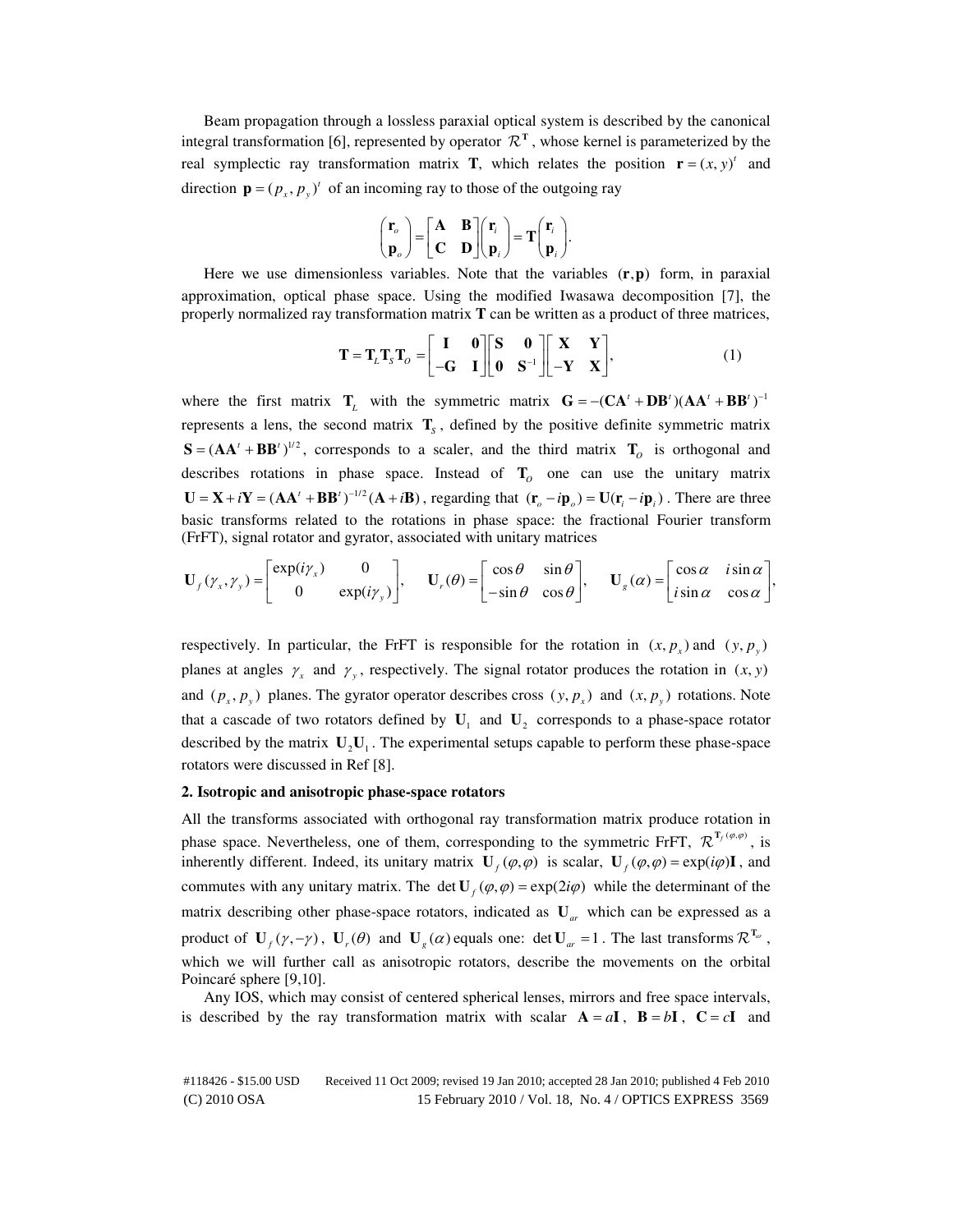**D** =  $d$ **I** . Therefore the matrices **G** =  $g$ **I**, **S** =  $s$ **I**, and **U** = **U**<sub>*f*</sub> ( $\varphi$ , $\varphi$ ) =  $\exp(i\varphi)$ **I** are also scalar ones, where  $g = -(ac + bd)/(a^2 + b^2)$ ,  $s = (a^2 + b^2)^{1/2}$ , and  $\varphi = \gamma_x = \gamma_y = \arg(a + ib)$ . In particular, for free space propagation (Fresnel diffraction)  $a = d = 1$ ,  $c = 0$  and the angle  $\varphi$  is limited:  $\varphi \in [0, \pi/2]$ . We observe that in the case of IOS, the orthogonal matrix in the decomposition (1) corresponds to the symmetric FrFT. Since the lens and scaler transformations don't change the form of the beam intensity, then the intensity distribution at the output plane of the IOS is described by the symmetric FrFT power spectrum with a proper scaling  $\left|\mathcal{R}^{\mathbf{T}_{pos}}[f_i(r_i)](r_o)\right|^2 = \left|\mathcal{R}^{\mathbf{T}_{f}(\varphi,\varphi)}[f_i(r_i)](r_o/s)\right|^2$ . Correspondingly, the construction of the spiral beams during the propagation through the IOS reduces to the generation of such beams for the symmetric fractional Fourier transformer. We recall that beam propagation through optical fiber with a quadratic refractive index profile corresponds to the symmetric FrFT of its complex field amplitude at angles  $\varphi$  defined by the propagation distance *z* and the refractive index gradient *g*:  $\varphi = gz$  [11]. Note that in this case  $\varphi$  can cover the interval of several periods of  $2\pi$ . Other fractional Fourier transformers can be constructed using one or two spherical lenses.

The realization of other phase-space rotators,  $\mathcal{R}^{T_a}$ , requires the application of asymmetric optical elements such as cylindrical lenses or mirrors. Nevertheless, it is possible, as for the spiral beams, to design beams  $\Psi(r)$  for which the evolution of their intensity distribution during the propagation through the IOS (symmetric FrFT,  $\mathcal{R}^{T_f(\varphi,\varphi)}$ ) and the anisotropic phasespace rotator  $\mathcal{R}^{T_{ar}}$  will be identical

$$
\left|\mathcal{R}^{\mathrm{T}_{ar}}[\Psi(r_i)](r_o)\right|^2 = \left|\mathcal{R}^{\mathrm{T}_f(\varphi,\varphi)}[\Psi(r_i)](r_o)\right|^2.
$$
 (2)

Below the operator for the canonical transform  $\mathcal{R}^T$  associated with orthosymplectic matrix **T** will be denoted by  $\mathcal{R}^{\mathbf{U}}$ .

# **3. Design of rotating beams**

Let us consider the way how to generate the beams which satisfy Eq. (2). Note that any  $U_{ar}$ may be factored as  $\mathbf{U}_{ar}(\gamma, \mathbf{U}_0) = \mathbf{U}_0 \mathbf{U}_f(\gamma, -\gamma) \mathbf{U}_0^{-1}$ , where  $\mathbf{U}_0$  is also unitary matrix [12]. It has been shown [13,14] that for any unitary matrix  $\mathbf{U}_0$  with elements  $U_{jk}$  ( $j, k = 1, 2$ ) there exists a complete orthonormal set of Gaussian modes  $\{\mathcal{H}_{m,n}^{U_0}(\mathbf{r}), m, n = 0,1,...\},\$ 

$$
\mathcal{H}_{m,n}^{\mathbf{U}_{0}}(\mathbf{r}) = \frac{(-1)^{m+n} \exp(x^{2} + y^{2})}{2^{m+n-1/2} (\pi m! n!)^{1/2}} \left( U_{11} \frac{\partial}{\partial x} + U_{12} \frac{\partial}{\partial y} \right)^{m} \left( U_{21} \frac{\partial}{\partial x} + U_{22} \frac{\partial}{\partial y} \right)^{n} \exp(-2x^{2} - 2y^{2}), (3)
$$

which are eigenfunctions for the transform  $\mathcal{R}^{\mathbf{U}_{ar}(y,\mathbf{U}_0)}$ . The corresponding eigenvalues are given by  $exp[-i(m-n)\gamma]$ . Moreover, these modes are also eigenfunctions for the symmetric FrFT, defined by  $\mathbf{U}_f(\varphi, \varphi)$ , with eigenvalues  $\exp[-i(m+n+1)\varphi]$ . For  $\mathbf{U}_0 = \mathbf{U}_g(\alpha)$  the formula (3) reduces to Hermite-Laguerre-Gaussian modes [15]:  $\mathcal{H}_{m,n}^{\mathbf{U}_g(\alpha)}(\mathbf{r}) = (\pi 2^{m+n-1}m!n!)^{-1/2}i^n\mathcal{G}_{m,n}(\mathbf{r}|\alpha)$ . In particular,  $\mathcal{H}_{m,n}^{\mathbf{U}_g(0)}(\mathbf{r})$  and  $\mathcal{H}_{m,n}^{\mathbf{U}_g(\pm \pi/4)}(\mathbf{r})$  are Hermite-Gaussian (HG) and Laguerre-Gaussian (LG) modes respectively: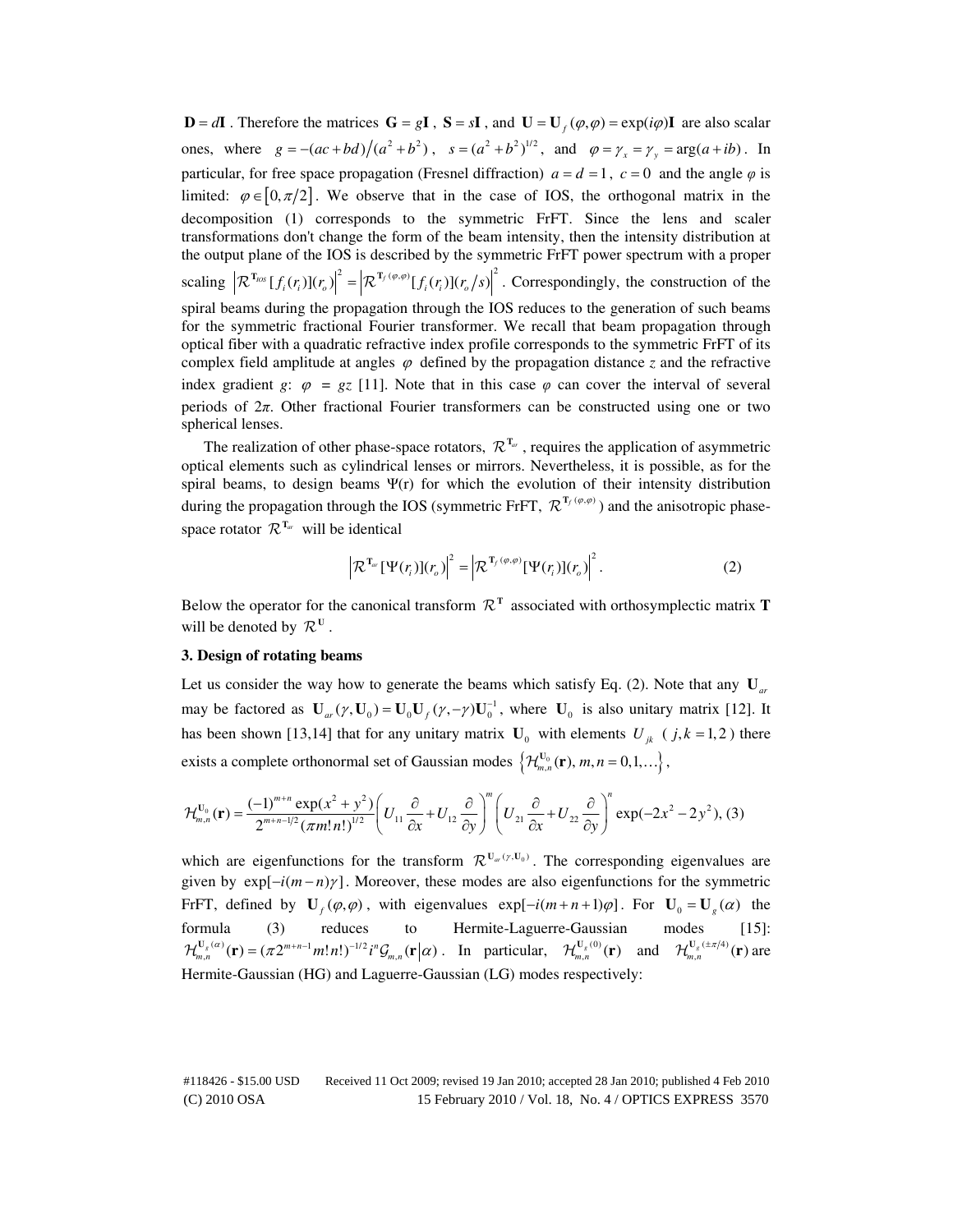$$
\mathcal{H}_{m,n}^{\mathbf{U}_g(0)}(\mathbf{r}) = \mathcal{H}_{m,n}^{\mathbf{I}}(\mathbf{r}) = \frac{i^n}{(\pi 2^{m+n-1} m! n!)^{1/2}} \exp(-x^2 - y^2) H_m(\sqrt{2}x) H_n(\sqrt{2}y),
$$
\n
$$
\mathcal{H}_{m,n}^{\mathbf{U}_g(\pm \pi/4)}(\mathbf{r}) = \frac{(\pm i)^n (-1)^{min}}{(\pi/2)^{1/2}} \sqrt{\frac{\min!}{\max!}} \exp(-r^2 \pm i(m-n)\psi) (\sqrt{2}r)^{m-n} L_{\min}^{m-n}(2r^2),
$$
\n(4)

where  $\mathbf{r} = (x, y) = (r \cos \psi, r \sin \psi)$ , min = min(*m*, *n*), max = max(*m*, *n*).

HG modes are eigenfunctions for the FrFT at angles  $(\gamma, -\gamma)$  and therefore at any pair of angles  $\gamma_x$  and  $\gamma_y$ . LG modes are eigenfunctions for the signal rotator  $U_r(\pm \theta) = U_s(\pm \pi/4)U_r(\theta, -\theta)U_s(\mp \pi/4)$  with eigenvalue exp[ $\pm i(m-n)\theta$ ]. Note that mode  $\mathcal{H}_{m,n}^{U_0}(\mathbf{r})$  satisfies Eq. (2) for  $\mathbf{U}_{ar}(\gamma, \mathbf{U}_0)$ .

A linear combination of the orthosymplectic modes  $\mathcal{H}_{m,n}^{U_0}(\mathbf{r})$  of the same order  $m+n$  and  $U_0$  is also an eigenfunction for the symmetric FrFT for all possible angles  $\varphi$ . It means that all the modes in this decomposition accumulate the same Gouy phase during the propagation through an IOS or the corresponding symmetric fractional Fourier transformer. Similarly, a linear superposition of the modes  $\mathcal{H}_{m,n}^{U_0}(\mathbf{r})$  with the same difference of the indices,  $m-n$ , is an eigenfunction for the transform associated with  $U_{ar}(\gamma, U_0)$  for any  $\gamma$ .

Analogously, a beam  $\Psi(\mathbf{r})$  which undergoes the same transformation during propagation through the symmetric fractional Fourier transformer, except for a constant phase factor, as during the propagation through the optical system described by the one parametric unitary matrix  $\mathbf{U}_{ar}(\gamma, \mathbf{U}_0)$ ,

$$
\mathcal{R}^{\mathbf{U}_f(\varphi,\varphi)}[\Psi(\mathbf{r})] = \exp(i\phi)\mathcal{R}^{\mathbf{U}_{ar}(\mathbf{r},\mathbf{U}_0)}[\Psi(\mathbf{r})],\tag{5}
$$

can also be represented as a linear combination of modes  $\mathcal{H}_{m,n}^{U_0}(\mathbf{r})$ . Using the relation  $\mathbf{U}_{ar}^{-1}(\gamma, \mathbf{U}_0) = \mathbf{U}_{ar}(-\gamma, \mathbf{U}_0)$  the last equation can be rewritten in the following form

$$
\mathcal{R}^{\mathbf{U}_{ar}(-\gamma,\mathbf{U}_0)}\mathcal{R}^{\mathbf{U}_f(\varphi,\varphi)}[\Psi(\mathbf{r})]=\exp(i\phi)\Psi(\mathbf{r}).
$$

We observe that  $\Psi(\mathbf{r})$  has to be an eigenfunction of the transform described by the unitary matrix  $\mathbf{U}_{ar}(-\gamma, \mathbf{U}_0)\mathbf{U}_f(\varphi, \varphi)$ . As we have mentioned above the modes  $\mathcal{H}_{m,n}^{\mathbf{U}_0}(\mathbf{r})$  are eigenfunctions for the symmetric FrFT,  $\mathcal{R}^{\mathbf{U}_f(\varphi,\varphi)}$ , and for the phase-space rotator  $\mathcal{R}^{\mathbf{U}_{ar}(-\gamma,\mathbf{U}_0)}$ with eigenvalues  $exp[-i(m+n+1)\varphi]$  and  $exp[i(m-n)\gamma]$  respectively and therefore

$$
\mathcal{R}^{\mathbf{U}_{ar}(-\gamma,\mathbf{U}_0)}\mathcal{R}^{\mathbf{U}_f(\varphi,\varphi)}\left[\mathcal{H}_{m,n}^{\mathbf{U}_0}(\mathbf{r})\right] = \exp(i\phi)\mathcal{H}_{m,n}^{\mathbf{U}_0}(\mathbf{r}),\tag{6}
$$

where  $\phi = (m-n)\gamma - (m+n+1)\varphi$ . Representing  $\gamma$  as  $\gamma = v\varphi$ , where *v* indicates the velocity of the phase-space rotation associated with  $U_{ar}(-\gamma, U_0)$  during symmetric FrFT at angle  $\varphi$ , we can rewrite  $\phi$  as  $\phi(v, \varphi) = -\frac{m(1-v) + n(1+v) + 1}{\varphi}$ . Then a linear combination of these modes

$$
\Psi^{\mathbf{U}_0}(\mathbf{r}, \nu) = \sum_{m,n} c_{mn} \mathcal{H}_{m,n}^{\mathbf{U}_0}(\mathbf{r}) \tag{7}
$$

with the arbitrary complex  $c_{mn}$  and the mode indices *m* and *n*, which satisfy the relation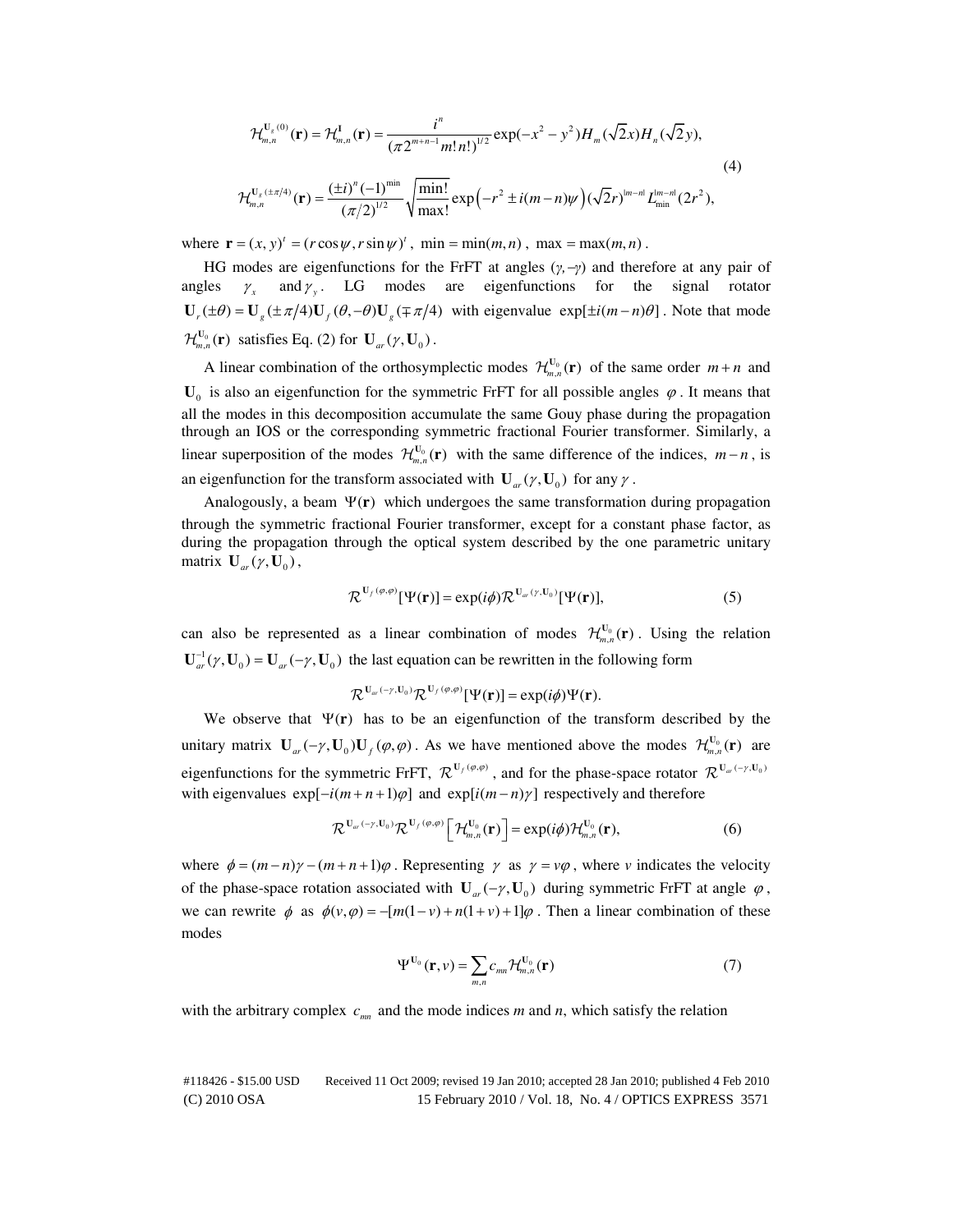$$
m(1 - v) + n(1 + v) = \text{const},\tag{8}
$$

is also an eigenfunction of the canonical integral transform  $\mathcal{R}^{\mathbf{U}_{ar}(-\nu\varphi,\mathbf{U}_0)}\mathcal{R}^{\mathbf{U}_f(\varphi,\varphi)}$ :

$$
\mathcal{R}^{\mathbf{U}_{ar}(-\nu\varphi,\mathbf{U}_0)}\mathcal{R}^{\mathbf{U}_f(\varphi,\varphi)}\big[\Psi^{\mathbf{U}_0}(\mathbf{r},\nu)\big]=\exp[i\phi(\nu,\varphi)]\Psi^{\mathbf{U}_0}(\mathbf{r},\nu). \hspace{1cm} (9)
$$

If *v* is irrational we have a trivial case where only one mode  $\mathcal{H}_{m,n}^{U_0}(\mathbf{r})$  satisfies relation (8). Moreover, it is easy to see that for  $v = 1$  the beam anisotropically rotating in phase space during symmetric FrFT is given by

$$
\Psi_n^{\mathbf{U}_0}(\mathbf{r},1) = \sum_{m=0}^{\infty} c_{mn} \mathcal{H}_{m,n}^{\mathbf{U}_0}(\mathbf{r}),\tag{10}
$$

where *n* is fixed. Similar expression for fixed *m* and arbitrary *n* can be obtained for  $v = -1$ . Since any field amplitude  $f(r)$  can be represented as a linear superposition of the orthonormal modes  $\mathcal{H}_{m,n}^{U_0}(\mathbf{r})$ , it also can be written as a sum of the beams rotating in the phase space with the same velocity  $v = 1$  as

$$
f(\mathbf{r}) = \sum_{m=0}^{\infty} \sum_{n=0}^{\infty} f_{mn} \mathcal{H}_{m,n}^{U_0}(\mathbf{r}) = \sum_{n=0}^{\infty} \Psi_n^{U_0}(\mathbf{r},1),
$$
 (11)

where  $\Psi_n^{\mathbf{U}_0}(\mathbf{r},1)$  is given by Eq. (10) and  $f_{mn} = c_{mn}$ .

Note that the sign of the parameter  $\nu$  indicates the direction of the rotation, while its absolute value corresponds to the number of complete loops which beam makes during the  $2π$ -interval of  $φ$ . It can be bigger or less than one if a beam has certain symmetry in the phase space. The velocity of rotation is defined by the indices of any pair of modes  $\mathcal{H}_{m_1,n_1}^{U_0}(\mathbf{r})$  and  $\mathcal{H}_{m_2,n_2}^{U_0}(\mathbf{r})$  in the composition (7) as a ratio of the differences of the eigenvalues of these modes for symmetric FrFT and anisotropic phase-space rotator

$$
m_1(1-\nu) + n_1(1+\nu) = m_2(1-\nu) + n_2(1+\nu) \implies \nu = \frac{(m_2 + n_2) - (m_1 + n_1)}{(m_2 - n_2) - (m_1 - n_1)} = \frac{k}{l}
$$

with nonzero integers *k* and *l*. Note that a linear combination of any two modes  $\mathcal{H}_{m,n}^{U_0}(\mathbf{r})$  with fixed  $\mathbf{U}_0$  and such indices that  $m_1 + n_1 \neq m_2 + n_2$  and  $m_1 - n_1 \neq m_2 - n_2$  always forms an anisotropically rotating beam. Since phase-space rotators are periodic with period  $2\pi$  (the symmetric FrFT except for the phase):  $U_f(\varphi + 2\pi, \varphi + 2\pi) = U_f(\varphi, \varphi)$  and  $U_{ar}(\gamma + 2\pi, U_0) = U_{ar}(\gamma, U_0)$  and  $U_f(2\pi, 2\pi) = U_{ar}(2\pi, U_0) = I$ , we observe from Eq. (9) that  $\Psi_n^{\mathbf{U}_0}(\mathbf{r}, v) = \Psi_n^{\mathbf{U}_0}(\mathbf{r}, k/l)$  is an eigenfuction of the symmetric FrFT at angles  $2\pi/v = 2\pi l/k$ . Taking into account the periodicity of the rotators [16] we can conclude that  $\Psi_n^{\mathbf{U}_0}(\mathbf{r}, k/l)$  is an eigenfunction for the operator  $\mathcal{R}^{\mathbf{U}_f(2\pi/k, 2\pi/k)}$ . Similarly, one can prove that  $\Psi_n^{\mathbf{U}_0}(\mathbf{r}, k/l)$  is an eigenfunction for the operator  $\mathcal{R}^{\mathbf{U}_{ar}(2\pi/l, \mathbf{U}_0)}$ .

As an example we consider a family of rotating beams with the rotation velocity  $v = 1$ , which can be expressed in the integral form (used for numerical simulations) or according with Eq.  $(10)$  by series

$$
\Psi_2^{\mathbf{U}_s(\alpha)}(\mathbf{r},1) = \sum_{n=0}^{\infty} \frac{\sqrt{(3n+2)!}}{(3n)!} 3^{3n} \mathcal{H}_{3n+2,2}^{\mathbf{U}_s(\alpha)}(\mathbf{r}).
$$
\n(12)